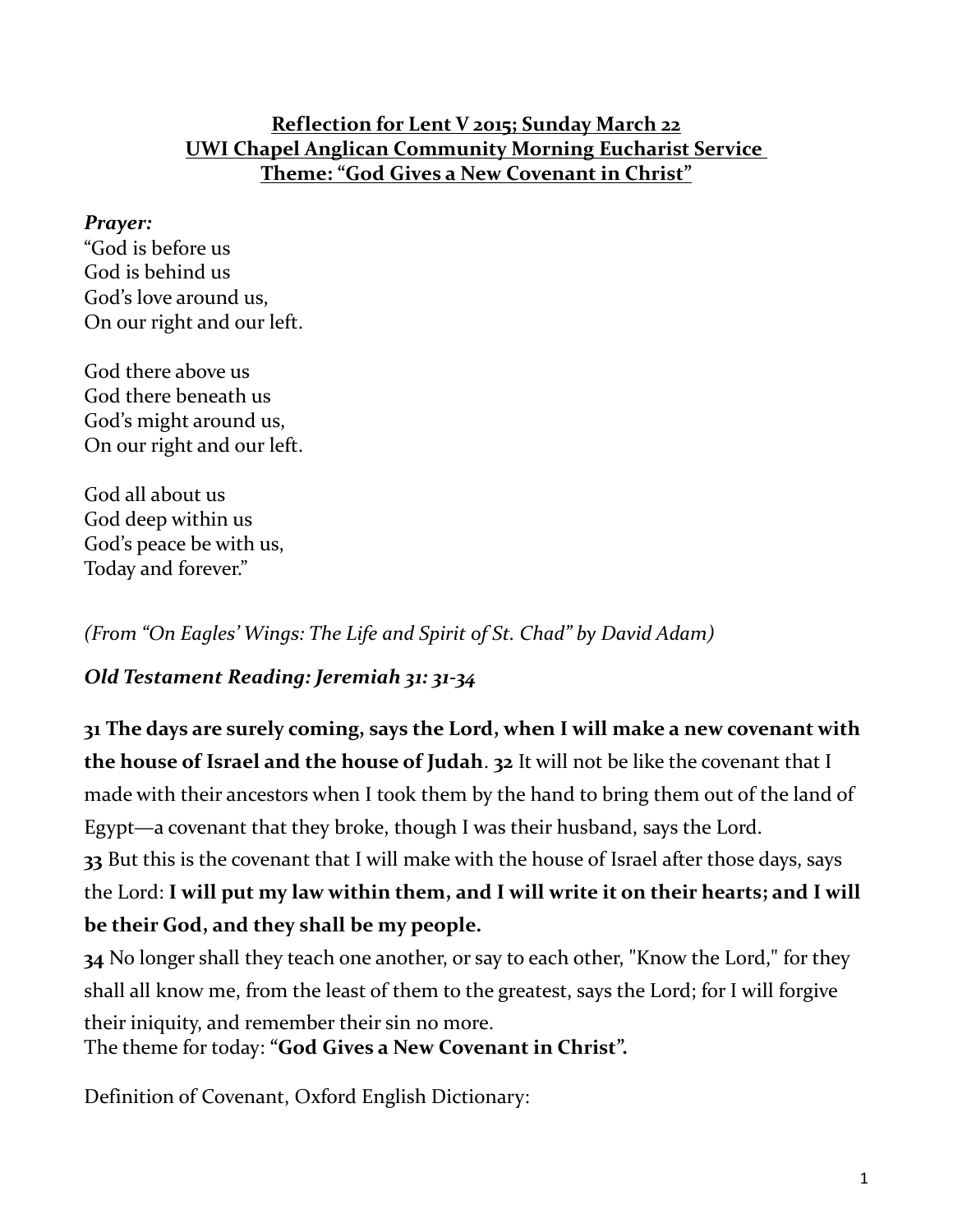- 1. *Law* A formal [agreement,](http://www.oxforddictionaries.com/definition/english/agreement#agreement__5) [contract,](http://www.oxforddictionaries.com/definition/english/contract#contract__6) or [promise](http://www.oxforddictionaries.com/definition/english/promise#promise__3) in [writing,](http://www.oxforddictionaries.com/definition/english/writing#writing__3) especially one <u>[undertaking](http://www.oxforddictionaries.com/definition/english/undertaking#undertaking__3)</u> to make regular [payments](http://www.oxforddictionaries.com/definition/english/payment#payment__6) to a [charity.](http://www.oxforddictionaries.com/definition/english/charity#charity__3)
- 2. *Theology* An [agreement](http://www.oxforddictionaries.com/definition/english/agreement#agreement__3) which [brings](http://www.oxforddictionaries.com/definition/english/bring#bring__4) about a <u>[relationship](http://www.oxforddictionaries.com/definition/english/relationship#relationship__3)</u> of <u>[commitment](http://www.oxforddictionaries.com/definition/english/commitment#commitment__3)</u> between [God](http://www.oxforddictionaries.com/definition/english/God#God__3) and his [people.](http://www.oxforddictionaries.com/definition/english/person#person__3) The [Jewish](http://www.oxforddictionaries.com/definition/english/Jewish#Jewish__3) [faith](http://www.oxforddictionaries.com/definition/english/faith#faith__5) is [based](http://www.oxforddictionaries.com/definition/english/base#base__30) on the [biblical](http://www.oxforddictionaries.com/definition/english/biblical#biblical__3) covenants made with Abraham, Moses, and [David.](http://www.oxforddictionaries.com/definition/english/david#David-2__3)

What can we understand by "covenant" as presented in the Word?

Biblical scholars agree that there are different Hebrew words for our English translation.

**Herman Ridderbos,** (1909 – 2007), Dutch theologian and biblical scholar, *The Epistle of Paul to the Churches of Galatia* **(Grand Rapids: Eerdmans, 1953), pp. 130-31.**

#### *Ref: Biblical Commentaries Online, http://www.bibleresearcher.com/covenant.html*

*"In the Septuagint διαθηκη is regularly used as the translation of the covenant of God (berith), rather than the apparently more available word συνθηκη. In this there is already an expression of the fact that the covenant of God does not have the character of a contract between two parties, but rather that of a onesided grant. This corresponds with the covenant-idea in the Old Testament, in which berith, even in human relations, sometimes refers to a one-party guarantee which a more favored person gives a less favored one (cf. Josh. 9:6, 15; 1 Sam. 11:1; Ezek. 17:13). And it is most peculiarly true of the divine covenantal deed that it is a one-party guarantee. It comes not from man at all, but from God alone. This does not rule out the fact, of course, that it involves religious and ethical obligation, namely that of faith and obedience (Gen. 17:9-10), and that thus the reciprocal element is taken up in the covenant...* 

*…Meanwhile, of course, the fact remains that in all the different dispensations of the covenant of grace, God's unconditional promise to Abraham constitutes its heart and kernel. Consequently, when the "new covenant" (Jer. 31:33) is announced, one thing is expressly made clear: namely, that the disposition which is indispensible for the human reception of the covenant-benefits will itself be*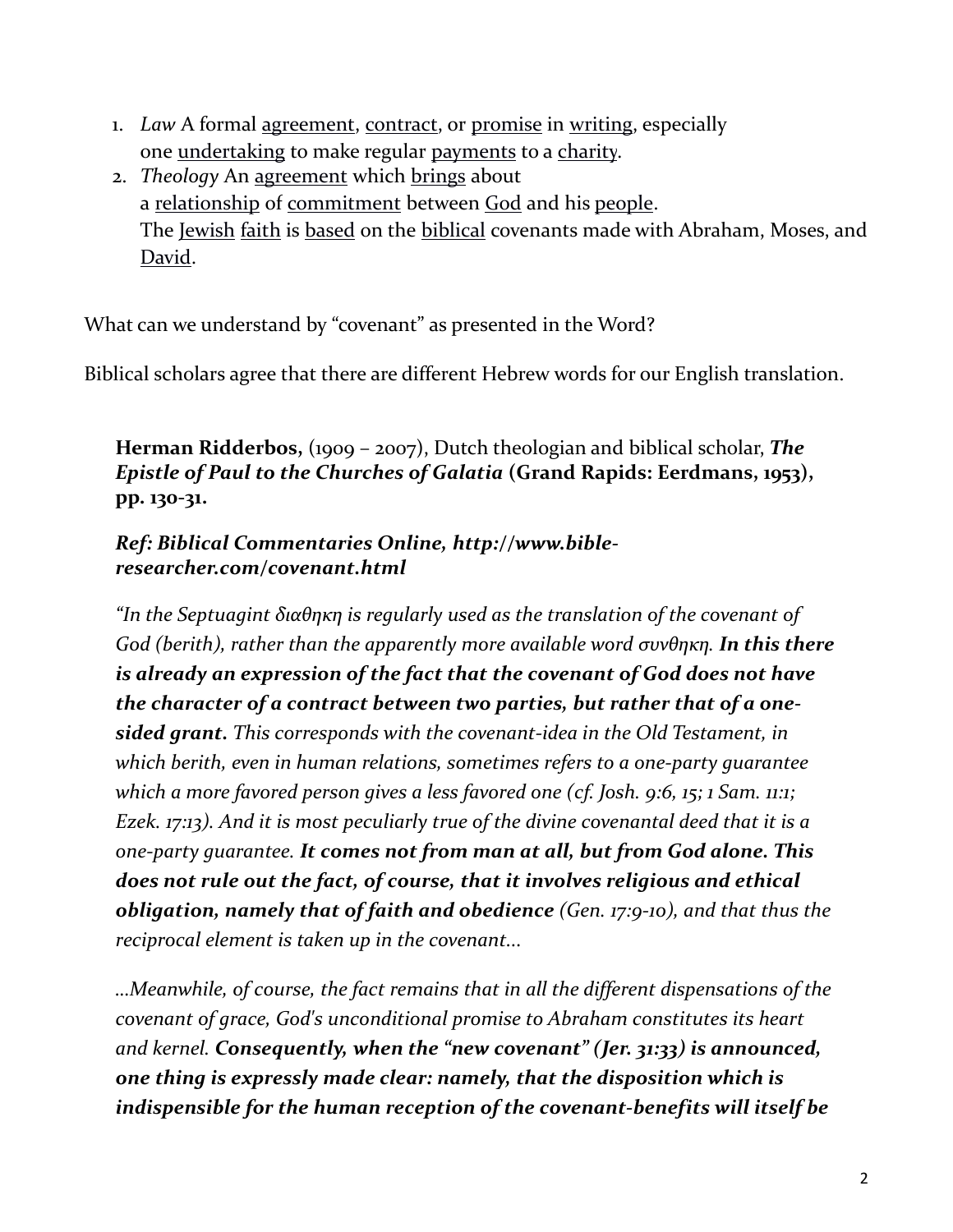*granted as the gift of God Himself. In other words, that very thing which in the Sinaitic covenant was so plainly set down as a condition, belongs in the new covenant to the benefits promised by God in the covenant itself. The New Testament concept ofδιαθηκη lies quite in the line of that development, particularly as Paul thinks of it, as is evident in [Galatians 3 and 4], and in such a place as Rom. 9. That New Testament concept points to a salvation whose benefits are guaranteed by God and as a matter of fact are actually given, because in Christ and through Him the conditions of the covenant are fulfilled."*

God gives a new covenant **in Jesus Christ**. As we approach Holy Week, the Word encourages us to truly focus on Jesus. Last week, we reflected on our Lord as the very sustenance of our lives – the Bread of Life. Today, we reflect on Him as the mediator of the New Covenant as given to us by God. Many of us here accept this as fact and we have for perhaps most of our lives, but I share with you the challenge that came to me as I reflected on the theme and the Word for today. It is a challenge to examine our relationship with Jesus Christ with fresh eyes - **Who is Jesus to me?**

God, who seeks to "put His law within us and…write on our hearts", requires of us I believe, not a theoretical answer but a holistic response from mind, heart and soul.

As we ponder the question, I offer a few reflections:

 Author of many award-winning Christian books, Philip Yancey, in his book "The Jesus I Never Knew", paints a picture of a passionate, driven character he discovered as part of a class that explored films about Jesus. From the introductory chapter, "The Jesus I Thought I knew":

*"Jesus, I found, bore little resemblance to the Mister Rogers figure I had read in Sunday school and was remarkably unlike the person I had studied in Bible College… The more I studied Jesus, the more difficult it became to pigeon-hole him…"*

## **Who is Jesus to me?**

**New Testament Reading: Hebrews 5: 1-10 (NRSV)**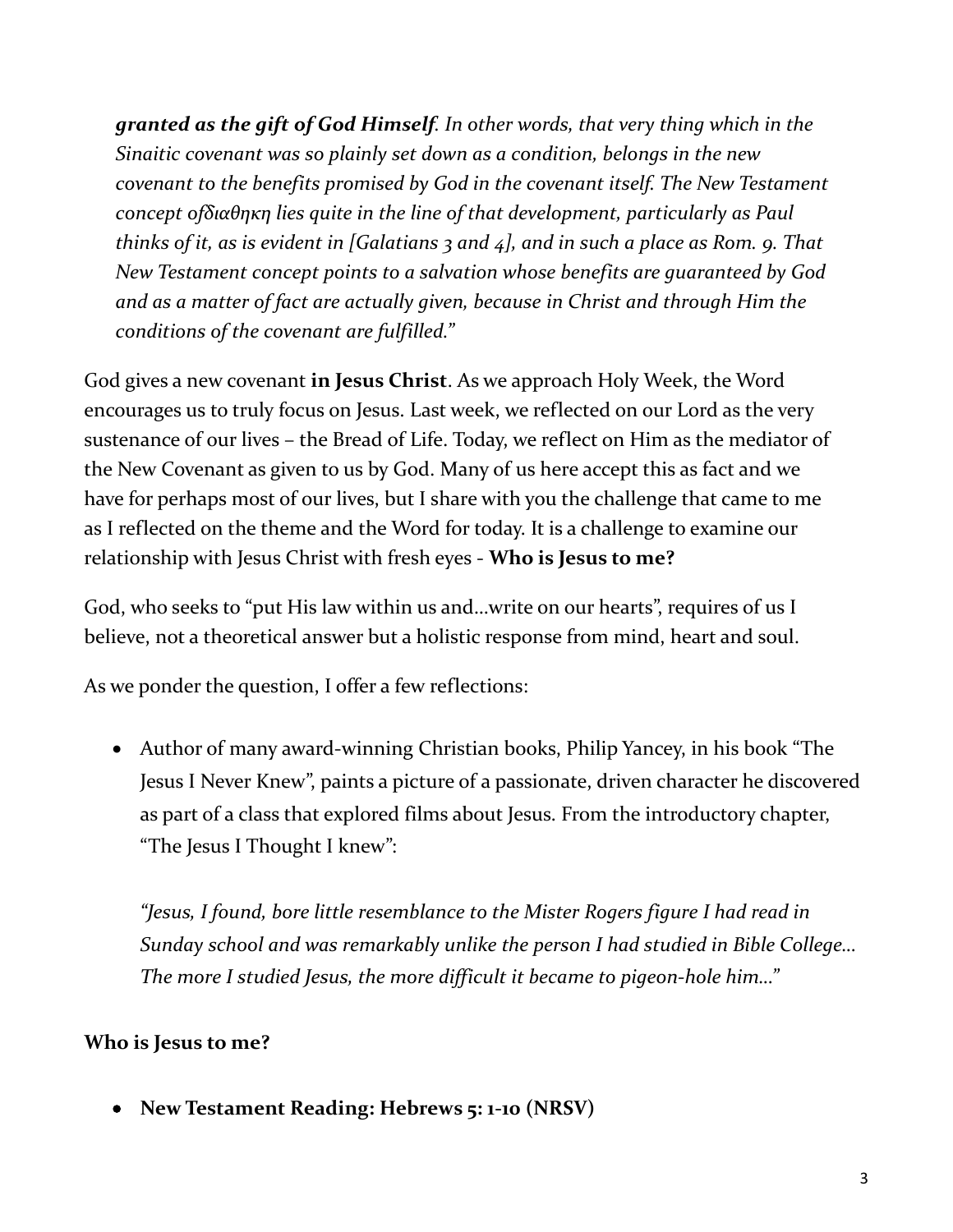**1** Every high priest chosen from among mortals is put in charge of things pertaining to God on their behalf, to offer gifts and sacrifices for sins.

**2** He is able to deal gently with the ignorant and wayward, since **he himself is subject to weakness**; **3** and because of this he must offer sacrifice for his own sins as well as for those of the people. **4** And one does not presume to take this honor, but takes it only when called by God, just as Aaron was. **5** So also Christ did not glorify himself in becoming a high priest, but was appointed by the one who said to him, "You are my Son, today I have begotten you"; **6** as he says also in another place, "You are a priest forever, according to the order of Melchizedek."

**7** *In the days of his flesh, Jesus offered up prayers and supplications, with loud cries and tears, to the one who was able to save him from death, and he was heard because of his reverent submission.*

*8 Although he was a Son, he learned obedience through what he suffered; 9 and having been made perfect, he became the source of eternal salvation for all who obey him,*

**10** having been designated by God a high priest according to the order of Melchizedek.

**Who is Jesus to me? Do we truly appreciate the depths of humanity that He engaged, the level of His suffering on our behalf as He became the source of eternal salvation?**

**The Gospel: John 12: 20 – 33 (NRSV)**

**20** Now among those who went up to worship at the festival were some Greeks. **21** They came to Philip, who was from Bethsaida in Galilee, and said to him, **"Sir, we wish to see Jesus."**

**22**Philip went and told Andrew; then Andrew and Philip went and told Jesus. **23 Jesus answered them, "The hour has come for the Son of Man to be glorified."**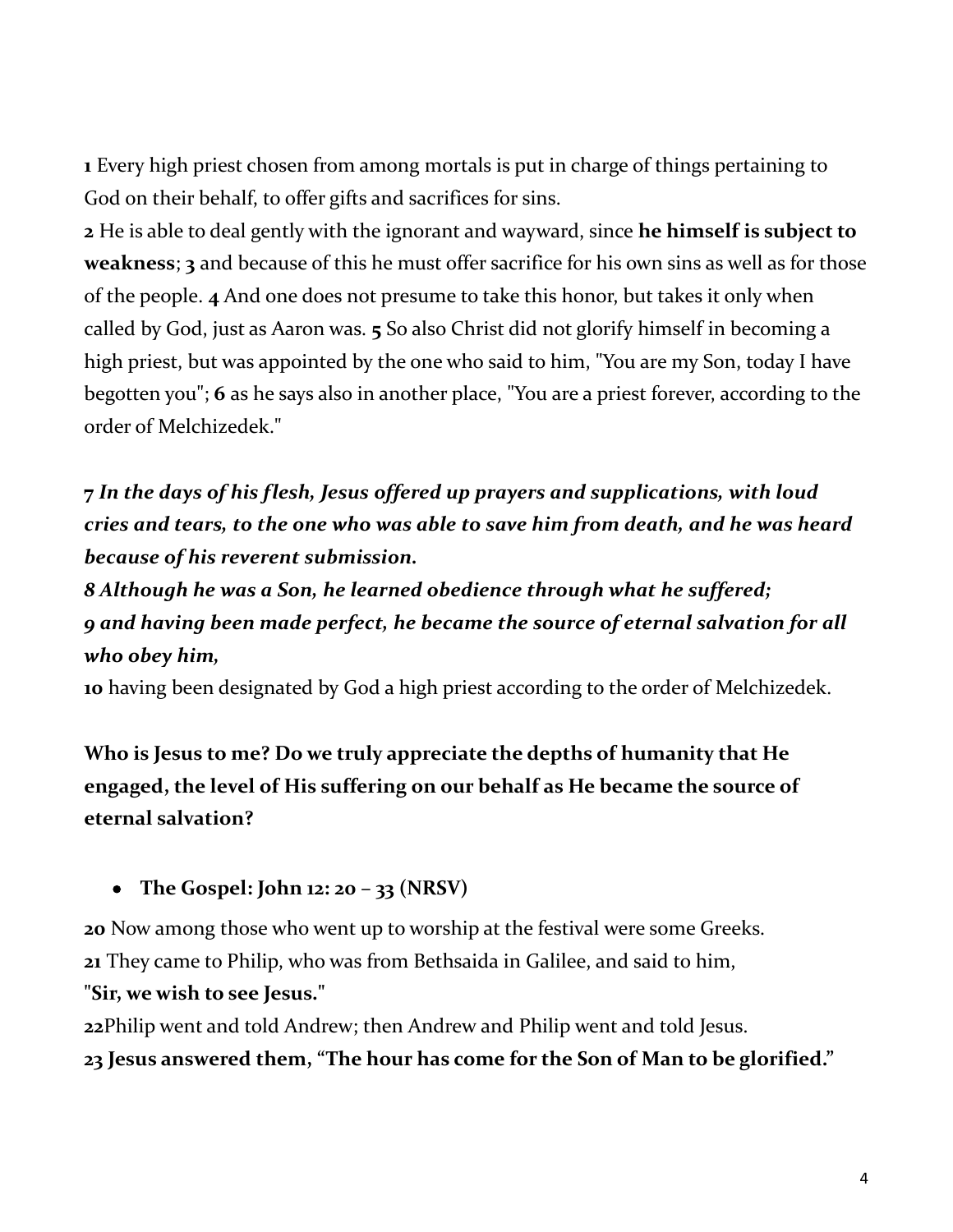Puzzling answer? I believe Jesus answers the unasked question of those seeking Him, us included – who is this man really?

Later in John's Gospel, verse 34: *The crowd answered him, "We have heard from the law that the Messiah remains forever. How can you say that the Son of Man must be lifted up? Who is this Son of Man?"*

### **Jesus Christ, Son of Man**

Biblical scholars agree that this was the Lord's preferred title for himself, and that the term expresses a duality in His role - it points to His humanity and servanthood, but also reflects Daniel's vision of the son of man as a coming figure of judgment and authority:

### **Daniel 7: 13-14 (NRSV)**

**"13**As I watched in the night visions,

I saw one like a human being coming with the clouds of heaven. And he came to the Ancient One and was presented before him. **<sup>14</sup>**To him was given dominion and glory and kingship, that all peoples, nations, and languages should serve him. His dominion is an everlasting dominion that shall not pass away, and his kingship is one that shall never be destroyed."

In the remaining verses of the Gospel today, Jesus outlines this dual role of servant of the people and God's Son quite clearly:

**24** Very truly, I tell you, unless a grain of wheat falls into the earth and dies, it remains just a single grain; but if it dies, it bears much fruit.

**25** Those who love their life lose it, and those who hate their life in this world will keep it for eternal life.

**26** Whoever serves me must follow me, and where I am, there will my servant be also. Whoever serves me, the Father will honor.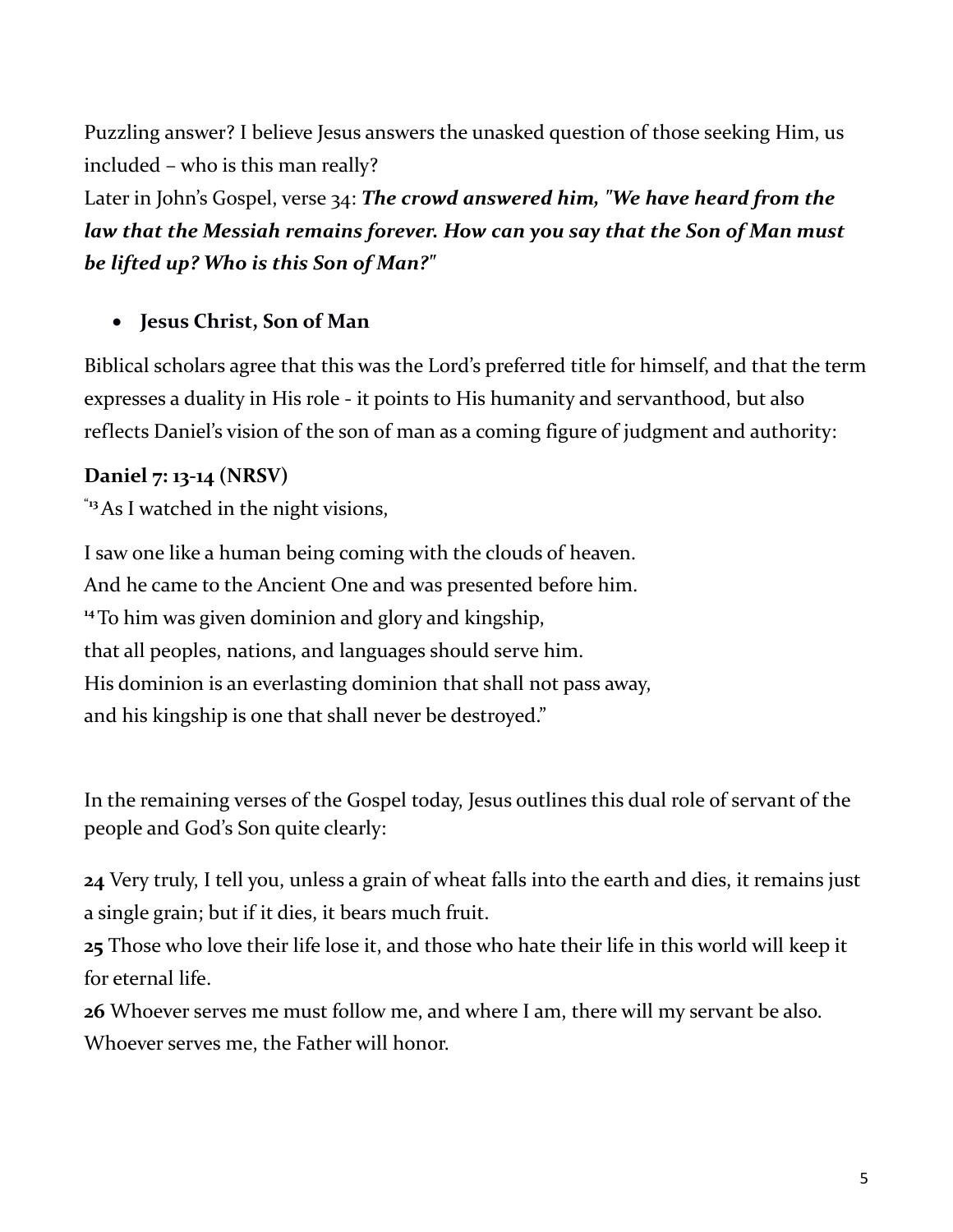**27** "**Now my soul is troubled. And what should I say—"Father, save me from this hour'? No, it is for this reason that I have come to this hour.**

# **28 Father, glorify your name." Then a voice came from heaven, "I have glorified it, and I will glorify it again."**

 The crowd standing there heard it and said that it was thunder. Others said, "An angel has spoken to him." **30** Jesus answered, "This voice has come for your sake, not for mine. Now is the judgment of this world; now the ruler of this world will be driven out. And I, when I am lifted up from the earth, will draw all people to myself." He said this to indicate the kind of death he was to die.

From those times to now, probably precisely because we have not been able to "pigeonhole" Him as a more straight-forward kind of King, able and willing to lead a prosperitybased religion, many have not been able to accept Him.

### *Daily Office Lectionary Reading for yesterday, Saturday of Lent IV, John 6: 60 – 71:*

**58** This is the bread that came down from heaven, not like that which your ancestors ate, and they died. But the one who eats this bread will live forever."

**59** He said these things while he was teaching in the synagogue at Capernaum.

# **60 When many of his disciples heard it, they said, "This teaching is difficult; who can accept it?"**

**61** But Jesus, being aware that his disciples were complaining about it, said to them, "Does this offend you? **62** Then what if you were to see the Son of Man ascending to where he was before?

**63** It is the spirit that gives life; the flesh is useless. The words that I have spoken to you are spirit and life. **64** But among you there are some who do not believe." For Jesus knew from the first who were the ones that did not believe, and who was the one that would betray him. **65** And he said, "For this reason I have told you that no one can come to me unless it is granted by the Father." **66 Because of this many of his disciples turned back and no longer went about with him.**